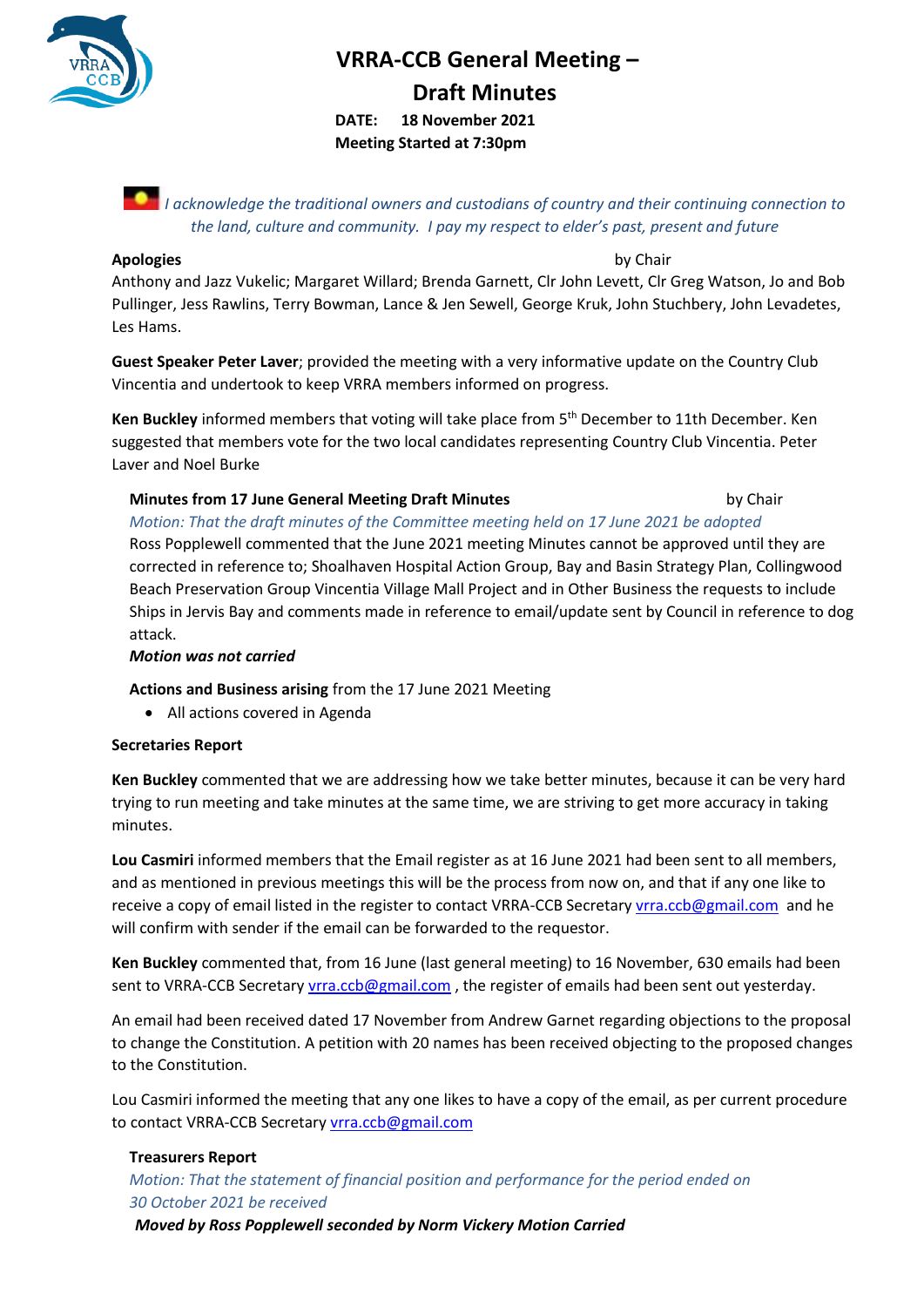#### **Public Officer**

 Meeting was informed that records will be kept as per updated requirements defined by Dept of Fair Trading including those defined to be kept indefinitely.

# **The Delivery Program & Operational Plan (DPOPs) Update**

Lou Casmiri suggested that a sub-Committee be formed to propose to Council the construction of a 50m pool in Vincentia.

Janet Langridge and Deb Shapira volunteered to be on the Sub Committee.

# **Paths and Cycleway Update/ Gavin Philips**

Gavin Phillips gave a very comprehensive update on the progress of the plan for the cycleway to commence in March 2022. It is expected that there will be community consultation regarding, the black spot at Elizabeth Dr, pedestrian refuges, and identifying dangerous areas for children to cross.

A question from the floor was "Why can't the path go from the southern end of Nelsons Beach to Blenheim"

The Council plan was for a concrete path however Council is fully aware that, there needs to be community consultation to find out what the community want and to keep them informed.

The main focus was identified as "getting people down the hill safely"

Ada Street; A request to Council to investigate a footpath be constructed at Ada Street due to heavy truck movements.

# **Sub Committees and Group Reports**

# **Plantation Point Project Update**

Ken Buckley informed the meeting that the construction fence has gone up for the Bocce Court.

The path for the handicap access way has problems due to incorrect levels, council is liaising with the contractor.

Other improvements in the area are on hold except for the shade sail. Steel posts for the shade sail are being fabricated and galvanised, these will be ready to go when required for installation.

# **Vincentia Golf Club**

Covered earlier in the meeting by Peter Laver

#### **Vincentia Mall Project Update**

Norm Vickery stated that, tenderer's quote has gone to Council Strategy & Assets meeting for approval, it was 10% over budget therefore, councillors declined the quote. It is now back to council to resolve. Greg Pullen's department is liaising with the tenderer to reduce the cost so it can be presented back to Council, however, as Council is in caretaker mode and because it needs to go back to Strategy and Assets Committee for approval therefore, he did not expect it to be going through this year, thus causing another delay. Norm mention that his understanding is that, still organised to start in February 2022. Norm also mentioned that this has been a work in progress for the VRRA for the previous 6 years.

**Ross Popplewell** mentioned that, he had spoken to Ros Holmes from Council in the last 24 hours and was given firm assurance that work will start next year on  $1<sup>st</sup>$  February. Ross encouraged people to be positive and support the local retailers.

**Councillor White** commented, that the CEO, Steven Dunshea has a limit on amount the he can sign off and consequently anything over that delegated authority, he has to go back to Council to sign off on. The election will be declared by 23<sup>rd</sup> December and the council must hold their first meeting within 21 days of that date i.e. 14 January 2022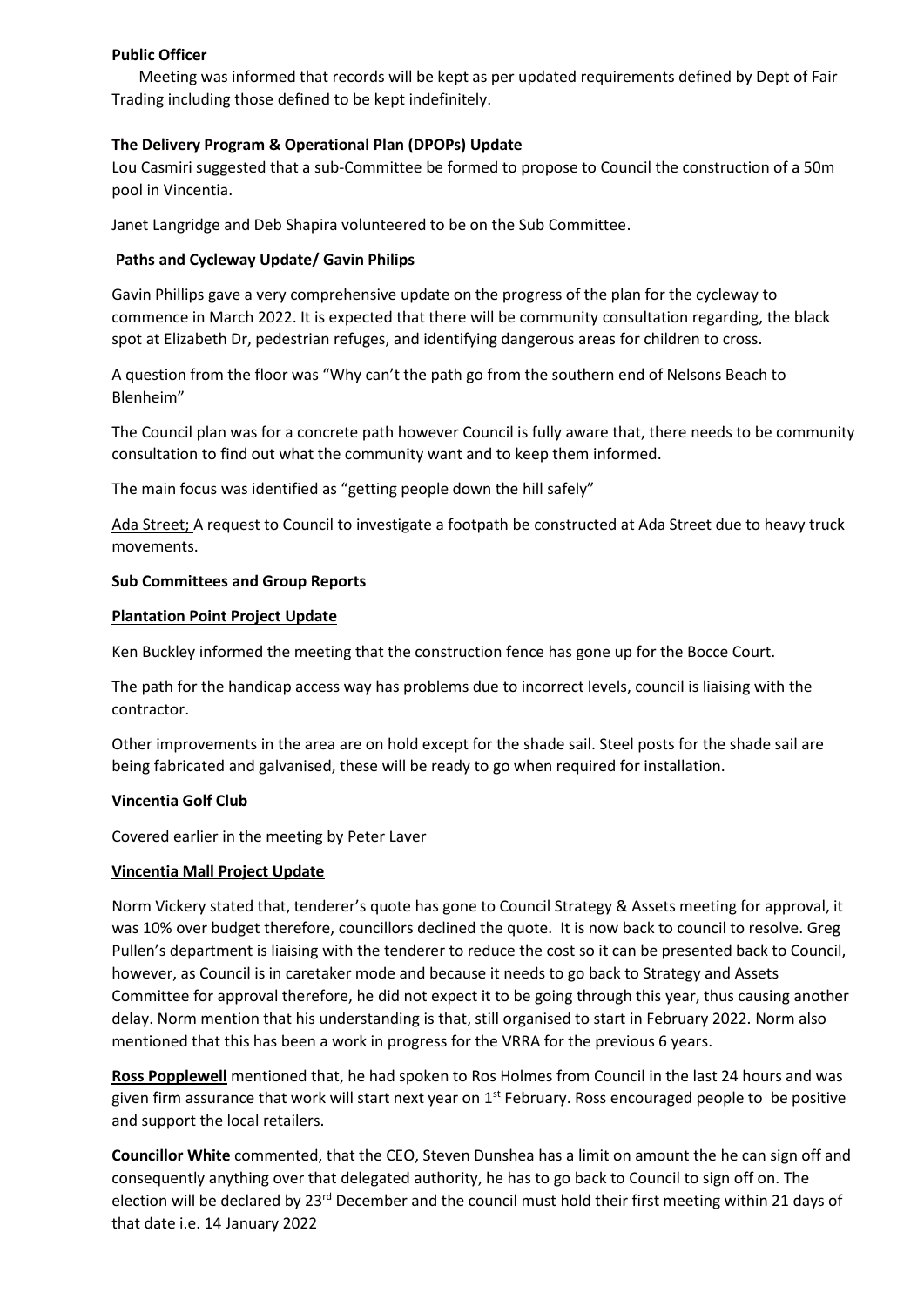**Norm Vickery** also informed members that he had requested council provide a temporary sign somewhere in the Shopping Centre over the Christmas period, to show locals and tourists what is planned at the Mall to keep the community interest.

**Barbra Liddle** Bush Care Update Barbra invited anyone interested is welcome to join Bush Care who meet every Tuesday morning. Information is available on the Council website.

#### **Proposed Constitutional Changes**

**John Ross** mentioned that he accepted the position in June, previously held by Erica Jones to review the VRRA Constitution and the Code of Conduct. John explained the proposed changes and the reasons for the changes, that had been put forward in July as a draft, for comment and questions to be discussed at the next VRRA Meeting.

John summarised the proposed amendments to be:

- 1. Membership will be for a calenda year from January to December 31st.
- 2. Nomination as Committee member or a voting member must attend at least 2 VRRA meetings.
- 3. Membership application form for VRRA
- 4. Changes to the Constitution have to go through Fair Trading and EGM requires 28 days' notice.

John Ross stated that any constitution changes must be approved by the members with a 75% majority vote usually at an EGM. The members must be given at least 28 days notice of the EGM along with the resolution to be voted on. Any approved constitution changes are then lodged with Fair Trading for registration.

John Ross then referred to an objection letter from Andrew Garnett that had just been received regarding the constitution changes. He read an extract to the meeting which contained the main objection points.

# **Other Business**

#### **Zoom Meetings**

Ros Vickery commented that you need to have the money to set up a Zoom Meeting, no other CCB is currently running Zoom Meetings. Council would need to provide funds and resources; this is a much larger project than first thought.

Megan Jobson asked could the VRRA do a survey regarding ZOOM meetings, and suggested it may be for only a few people.

Ken Buckley asked for a show of hands of those who would like Zoom meetings, 10 people raised their hands.

Lou Casmiri informed members that "You need proper infrastructure in place, you could have 20 to 40 people wanting to log in, you need the required technical infrastructure at a venue with good internet connection.

#### **Update on temporary toilet facility at Collingwood Beach**

**Ken Buckley** mentioned that the subject has been discussed by the committee and was decided to be addressed at tonight's meeting with the aim to have the members input and comments.

Ross Popplewell informed the meeting that he and Anna Evert, have gone to council to requesting f temporary toilets along Collingwood Beach, the answer from Council was that they will install porta-loos from mid - December to the end of January. Ken stated this will be pursued by the VRRA.

#### **Hold My Hand**

VRRA is currently arranging for signs to be erected and photos to be taken for promoting The LITTLE BLUE DINASUR programme. Currently trying to have posters put up.

#### **Tree Vandalism**